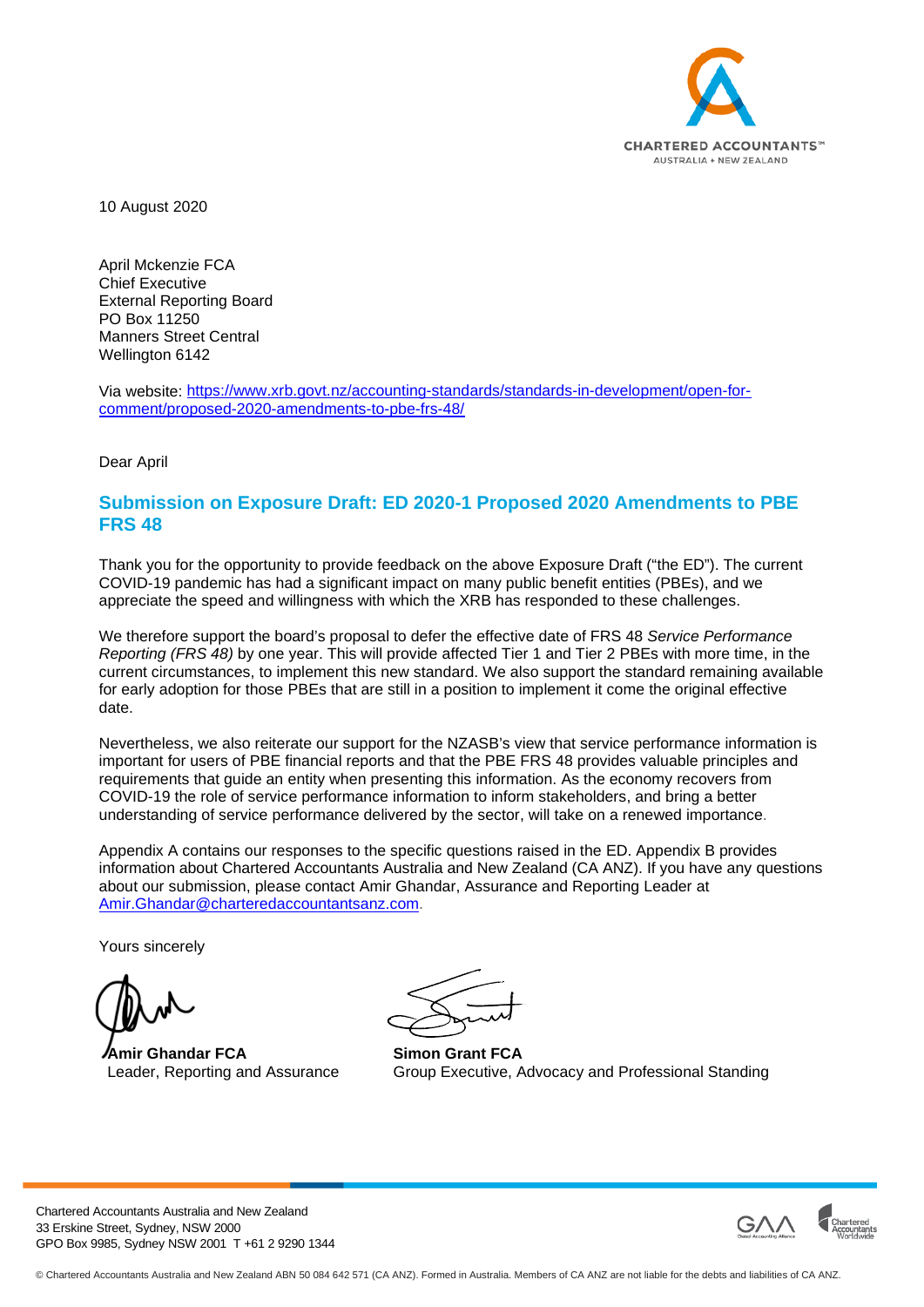## **Appendix A**

### Responses to specific questions

#### **1. Do you agree with the proposal to defer the effective date of PBE FRS 48 Service Performance Reporting by one year (from 1 January 2021 to 1 January 2022)? If you disagree, please explain why.**

We support the proposal to defer the effective date of PBE FRS 48 *Service Performance Reporting*  by one year (from 1 January 2021 to 1 January 2022). Unfortunately, some PBEs are not as far progressed as they would have hoped at this stage, and given the importance of service performance information for users of PBE financial reports, we do not want it to become just another box ticking compliance exercise. The deferral will provide preparers with much needed relief to assist them to successfully implement this new standard and meet its objective.

#### **2. Do you agree with the proposed clarification regarding explaining variances (see paragraphs 37 and 38A)? If you disagree, please explain why.**

We agree that as currently written, the scope of the requirement is not clear. Therefore, we support making these amendments whilst the standard is being reopened.

#### **3. Do you agree with the proposed effective date of the amendments? If you disagree, please explain why.**

We agree with the proposed effective date of the amendments and support the retention of the option of early adoption. We also recommend the XRB encourages early adoption for those PBEs that are more advanced in the development of their service performance reporting.

#### **4. Do you have any other comments on the ED?**

We have no further comments.



 $\mathfrak{p}$ 

charteredaccountantsanz.com